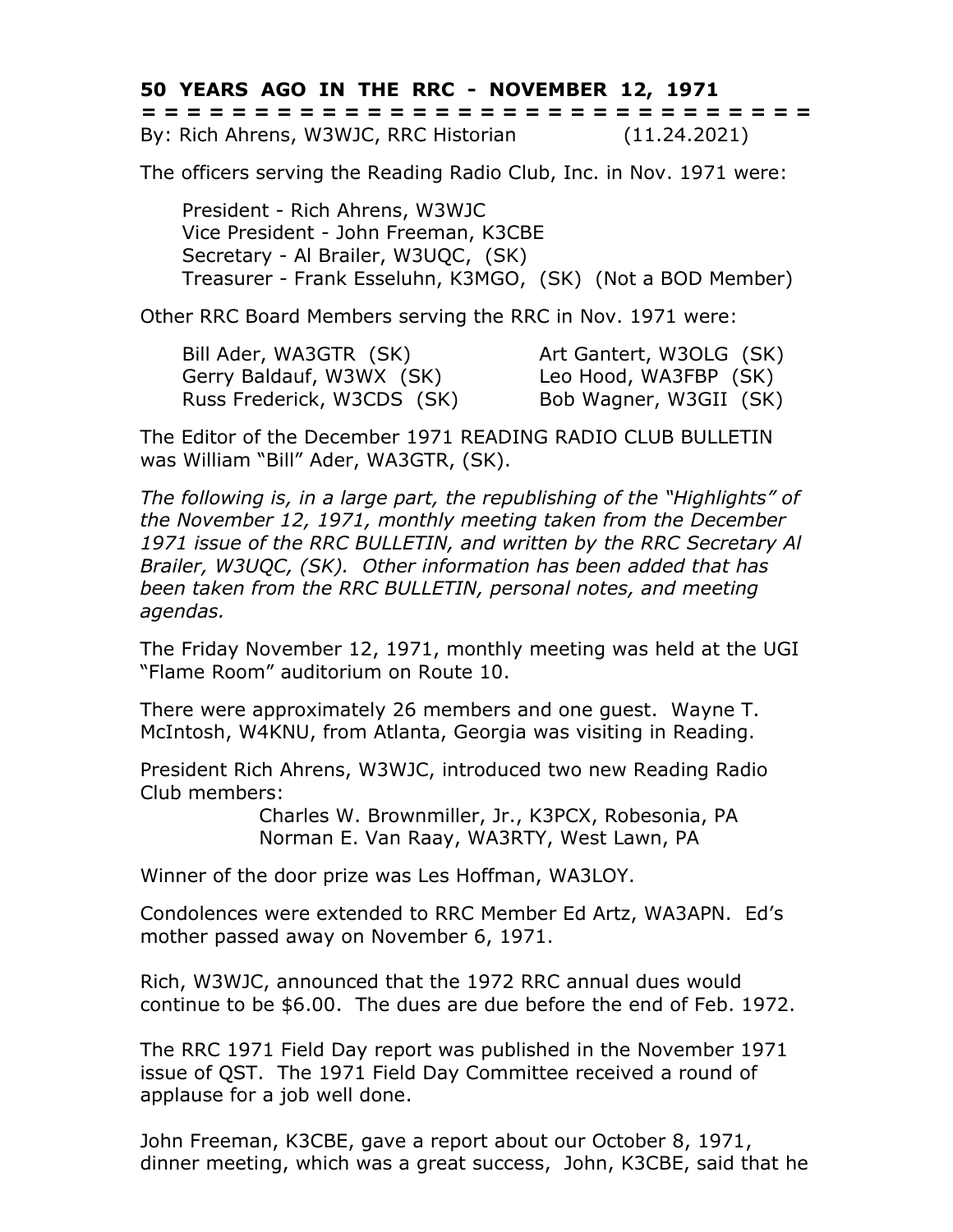expects to schedule a dinner meeting for our April 1972 meeting at the Lincoln Restaurant located on the Bernville Road, a few miles north of the Reading Airport.

Don McKinney, W3FCT, suggested that the Reading Radio Club enter into an agreement with the York, Lancaster, Lebanon, and Harrisburg Radio Clubs to hold a Hamfest in the spring of 1972.

Ballots for the Board of Directors election will be sent, by U.S. Mail to all RRC members in good standing. Sealed ballots must be returned before the Annual Membership Meeting scheduled for Dec. 10, 1971.

The December 10, 1971, meeting will be held at the UGI building.

RRC President Rich Ahrens, W3WJC, passed out the list of the committees, and the members of the committees, which were active in the Reading Radio Club during 1971:

FIELD DAY 1971 TVI Bill Ader, WA3GTR George Ganter, K3YIZ Frank Esseluhn, K3MGO Lloyd Hartman, K3RQL Art Gantert, W3OLG John Freeman, K3CBE 2M TRANSMITTER HUNTS Bob Plummer, W3ETJ / W3RP Leroy Flamm, K3MNI Sam Rachlin, K3ALQ Lester Hoffman, WA3LOY Bill Schwartz, WA3MAQ Jim Stamm, WA3KBH REPEATER MAINTENANCE

Frank Esseluhn, K3MGO Rian Robison, W3EMW Duane Redline, W3UQH Jim Stamm, WA3KBH **EQUIPMENT** SALES Bob Wagner, W3GII Bob Jensen, K3HIU

RRC BULLETIN Ed Rothermel, K3SZG Bill Ader, WA3GTR Bob Wagner, W3GII Rich Ahrens, W3WJC Ed Artz, WA3APN NOMINATIONS Gerry Baldauf, W3WX Ken Cregar, K3KBG Al Brailer, W3UOC George Ganter, K3YIZ John Freeman, K3CBE George Ganter, K3YIZ BY-LAWS Sylvia Taylor **Duane Redline, W3UQH** Bob Wagner, W3GII

Rich Ahrens, W3WJC ENTERTAINMENT Bob Plummer, W3ETJ / W3RP Rich Ahrens, W3WJC Duane Redline, W3UQH

Russ Nagle, WA3BHF

Frank Esseluhn, K3MGO Bob Plummer, W3ETJ / W3RP

Stew Ringler, W3EYN Doc Hottenstein, W3DEJ Jim Stamm, WA3KBH Bob Plummer, W3ETJ / W3RP

> LICENSE RENEWAL NOTICE Ed Artz, WA3APN